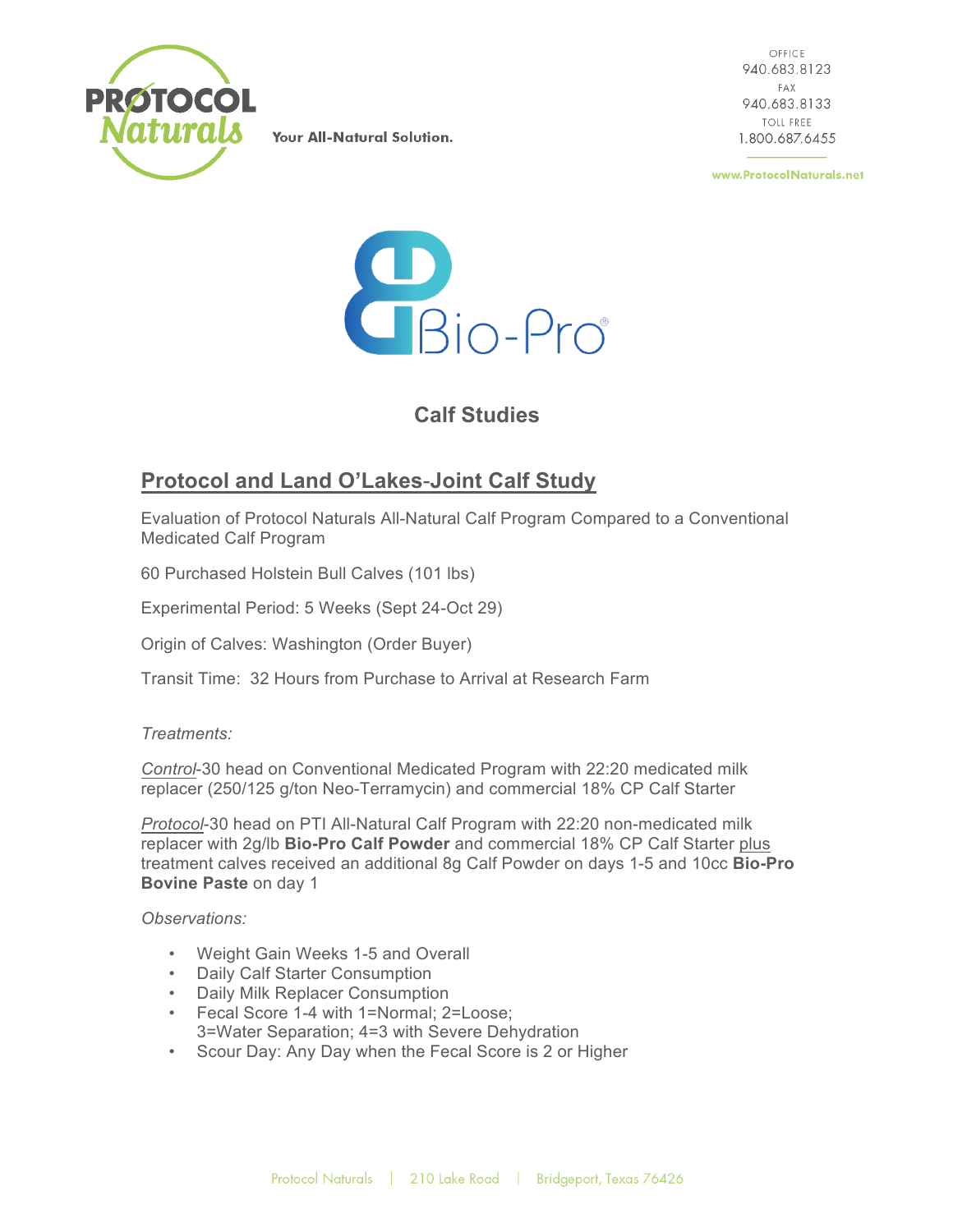| <b>Calf Starter Consumed, lbs</b> | <b>Scour Score</b>      | <b>Scour Days</b>       | Treatment Cost Per Calf, \$ |
|-----------------------------------|-------------------------|-------------------------|-----------------------------|
| 33.00                             | 1.17                    | $-6.00$                 | 10.00                       |
| 32.95                             | 1.16                    | 5.00                    | 9.00                        |
| 32.90                             | 1.15                    |                         | 8.00                        |
| 32.85                             | 1.14                    | 4.00                    | 7,00                        |
| 32.80                             | 1.13                    |                         | 6.00                        |
| 32.75                             | 1.12                    | 3.00                    | 5.00                        |
| 32.70                             | 1.11                    |                         | 4.00                        |
| 32.65                             | 1.10                    | 2.00                    | 3.00                        |
| 32.60                             | 1.09                    | 1.00                    | 2.00                        |
| 32.55                             | 1.08                    |                         | 1.00                        |
| 32.50                             | 1.07                    | 0.00                    | 0.00                        |
| CTRL<br>PROTOCOL                  | <b>CTRL</b><br>PROTOCOL | <b>CTRL</b><br>PROTOCOL | PROTOCOL<br>CTRL            |

Calf Weight Gain, Overall lbs 35.50 35.00 34.50 34.00 33.50 33.00  $\ensuremath{\mathsf{CTRL}}$ PROTOCOL

| <b>ITEM</b>                                                              | <b>CONTROL</b>             | <b>PROTOCOL</b>   |  |
|--------------------------------------------------------------------------|----------------------------|-------------------|--|
| No. Calves                                                               | 23                         | 25                |  |
| ADG, Ibs                                                                 | 0.97                       | $1.00$ lbs        |  |
| Calf Weight Gain, overall Ibs                                            | 33.91                      | 35.17             |  |
| Milk Replacer Consumed, Ibs                                              | 33.83                      | 34.40             |  |
| Calf Starter Consumed, Ibs                                               | 32.71                      | 32.74             |  |
| Feed Efficiency, Ibs feed/Ib gain                                        | 1.96                       | 1.91              |  |
| Scour Score                                                              | 1.10 <sub>b</sub><br>1.16a |                   |  |
| Scour Days                                                               | 5.09c                      | 3.20 <sub>d</sub> |  |
| <b>Total Electrolyte &amp; Antibiotic</b><br>Treatment Cost Per Calf, \$ | 8.86                       | 6.47              |  |
| Ab P<.10 cd P<.05                                                        | \$2.39 savings per calf!   |                   |  |